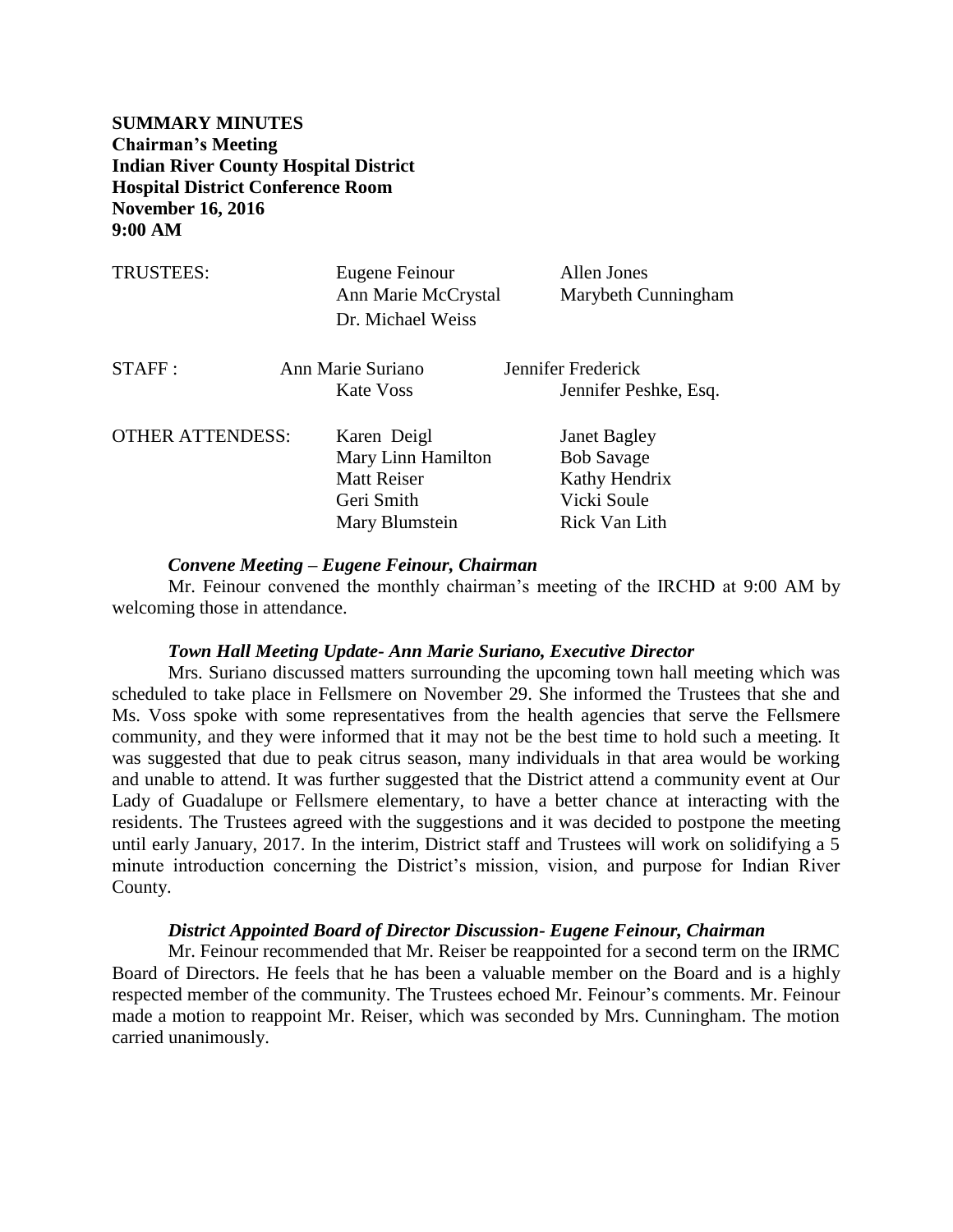## *Sunshine Law Matters Follow Up- Jennifer Peshke, Esq.*

Mrs. Peshke stated that per a request from a Trustee, she was asked to review whether the hospital is subject to the Sunshine Law contractually or legally. Additionally, she was asked whether there is an exemption to the Sunshine Law that allows a CEO of a hospital, who is a non-voting ex-officio Board member, to speak directly with other members of the Board of Directors, outside a public meeting. Mrs. Peshke explained that the final court opinion from Case No. 97-0667 CA 19, Indian River County Hospital District v. Indian River Memorial Hospital, Inc., et.al, clearly states that under Florida Statute 395.3036, corporations like IRMC are exempt from the provisions of the Sunshine Law and Public Records Act if they meet 3 of the 5 requirements needed for exemption and meant found that IRMC met the test and is statutorily exempt from the Sunshine Law. The Lease Agreement between the District and IRMC is the only contractual obligation that holds the hospital to the contractual requirement to operate under the Sunshine Law.

Further, she discussed the matter concerning whether a hospital CEO, who is a nonvoting ex-officio Board member, may speak directly with other members of the Board of Directors, outside a public meeting. She found that in general terms the Sunshine Law does apply to ex-officio Board members and this is stated in Attorney General Opinion 05-18. However, she explained that this opinion is distinguished from the situation concerning IRMC. After review of case law, Florida Statutes and archived District meeting minutes it was determined in 1999 that the Hospital Board recommended that Mr. Susi become an ex-officio non-voting Board member. This was done to eliminate a probable Sunshine Law violation when the CEO speaks to other directors about hospital matters outside of a public meeting. The District Trustees voted to approve the hospital Bylaws amendment and approved resolution 99-1.

After Trustee discussion on the same, to clarify the matter and due to the contractual verses statutory requirement for the hospital board to operate in the Sunshine, the board instructed Mrs. Peshke to prepare a formal resolution exempting the IRMC CEO, as anon-voting ex-officio Board member, from the Sunshine Law in order to allow him or her to speak directly with board members for practical business purposes. Mrs. Peshke stated she would prepare a resolution for approval at tomorrow's regular monthly meeting.

## *Update of Care Card Program- Jennifer Frederick, Program Liaison*

Mrs. Frederick provided an update regarding the Districts Care Card Program. She explained that 172 cards have been issued since October. The process has taken a bit longer than anticipated but the data base which holds the patient information should be completed early next month. Once this data base is up and running, it should make the process much easier.

Additionally, Mrs. Frederick has been in constant contact with the health agencies to work through the initial process of accepting the cards. She has also been able to identify some duplicated patients. She plans to hold a provider meeting in January to receive more feedback from the participating health agencies.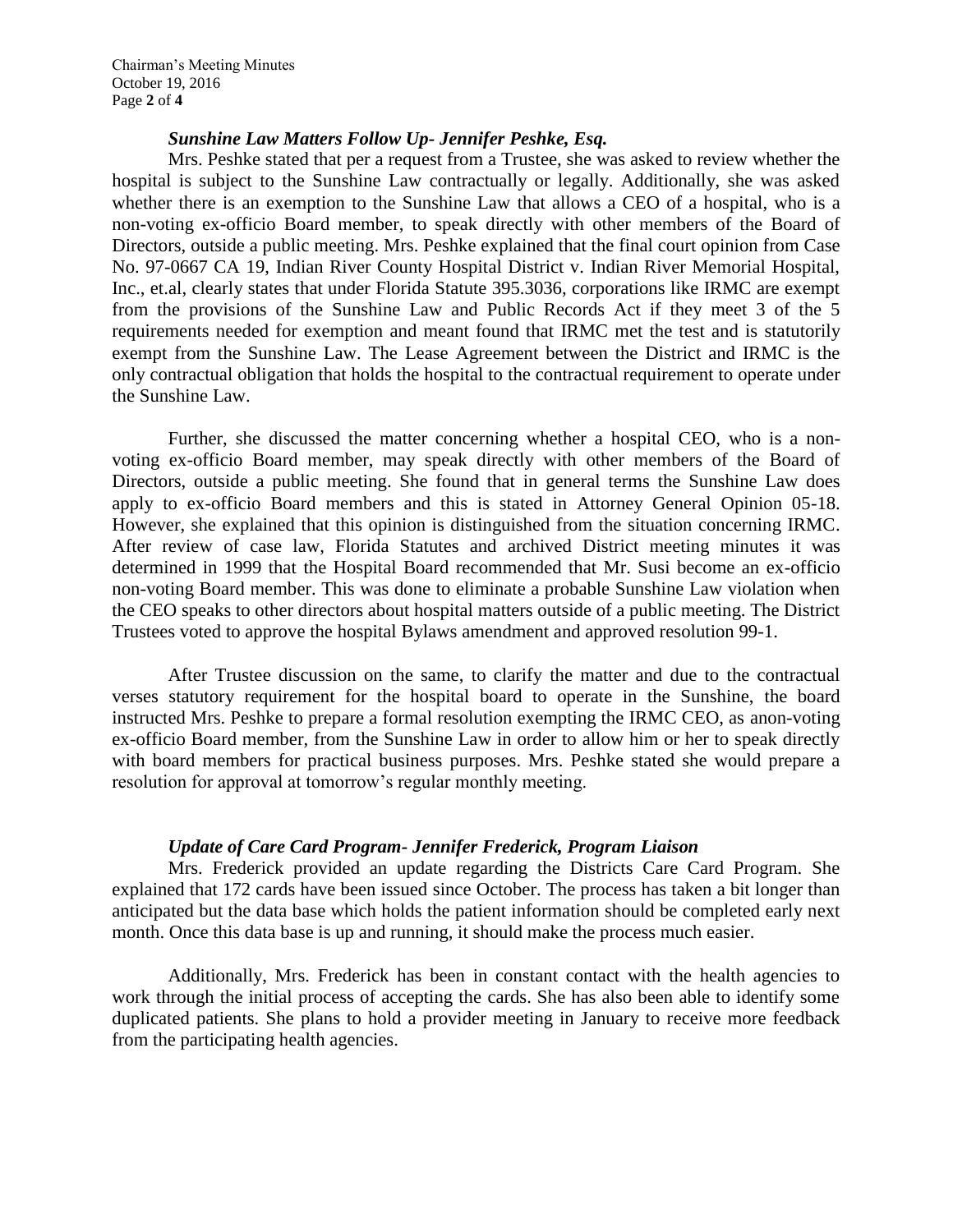## *Trustee Open Discussion-*

Mr. Jones informed the Trustees that the review and negotiations concerning the Indigent Care Agreement will take place next year pursuant to the re-confirmation process and time line in the Amended and Restated Indigent Care Agreementand he asked that the Board approve him as the District representative for that process. The board unanimously agreed.

Mr. Jones further stated that he is has completed the District's asset evaluation report. There were a few changes that he needed to make, but he hopes to submit the report to the Trustees for their review in the next few weeks for full discussion at the December Chairman's meeting.

Additionally, Mr. Jones discussed the Partners Program and the concept of reimbursing the net loss to the hospital and then giving Partners an opportunity to earn a quality metric bonus. Mr. Jones, Ms. Hendrix, Mrs. Suriano and Mrs. Frederick each reviewed the Partners performance results and individually rated the performance results verses metrics and recommended a bonus for each category. He provided a summary of recommendations for the Partners incentive bonus which included the following:

- Neonatal Mortality- \$7,000 bonus for recognizing significant improvement versus the State average.
- Kotelchuck Index- \$25,000 for bettering the 3 year state average by 16%
- · 1<sup>st</sup> Trimester Care- \$0
- Patient Satisfaction- \$23,000. Surveys were received from a representative sample of patients reflecting a 85% rated the service a 9 or a 10

Mr. Jones made a recommendation to award a \$55,000 bonus to Partners for their achievements. Mrs. McCrystal made a motion to approve the payment, which was seconded by Mrs. Cunningham. There was further Trustee discussion on the same and Dr. Weiss stated that he felt that the bonus for the neonatal mortality was not justified due the state of Florida average has dropped which would be the reasoning behind Partners data to show improvement. The motion carried with Dr. Weiss in opposition.

Lastly, Mr. Jones explained that the FY15-16 budget for Partners was set at \$1,350,000. However, Partners actual expenditureswere \$1,152,000 for a difference of approximately \$197,000. This difference was partially due to Mr. Fuller and the IRMC financial staff working with Medicaid to obtain higher reimbursement rates which increased revenues. Mr. Jones recommended that the Hospital pay back half of the overpayment to the District and keep the rest. However, the hospital stated that it prefers to pay back the full amount to the District which will be re-paid to the District over the next two months. It was discussed by the Trustees that the additional funds the District will receive back from the hospital could be used to support education at Healthy Start, which works directly with the Partners Program.

Mrs. Cunningham provided an update concerning the Health Needs Assessment Request for Proposal process and stated that the District has received several applications to date. The review committee will be meeting in the next few weeks to review the applications and make sure they are complete, before coming before the Trustees. Additionally, it was discussed that